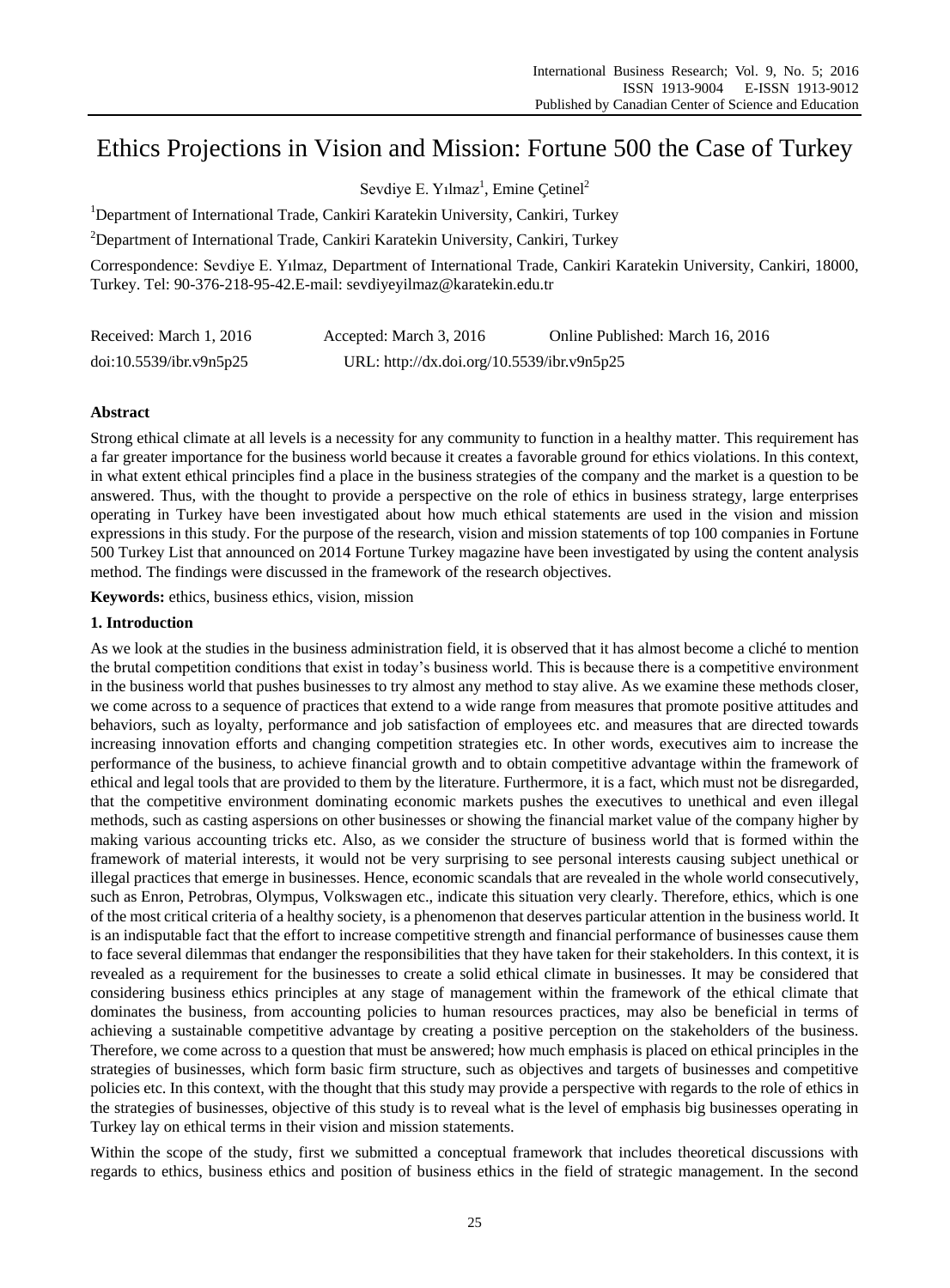chapter of the study, we emphasized the findings of the study where the mission and vision statements of top 100 firms that are included to Fortune 500 Turkey List announced by Fortune Turkey Magazine as of 2014 are examined by using content analysis method. Finally, in the conclusion section, research findings are assessed from a critical perspective in the direction of the objective of the study.

#### **2. Conceptual Framework**

Ethics is a fact that emerges as a requirement and result of being a society. As a result of this critical effect on social life, ethics has been in the agenda of philosophers, artists and scientists for thousands of years. Thus, as determined by Tsalikis and Fritzsche (1989), most of the Ancient Greek philosophers spent most of their times on developing ethics theories (Tsalikis & Fritzshe, 1989). In this respect, as we examine the first studies made on ethics phenomenon in scientific terms, it draws attention that the researchers were endeavoring to create a definition of ethics. We may not say that a generally accepted definition of ethics is obtained as result of such efforts since ethics phenomenon is one of the fundamental building blocks of social organization and is included in the interest of various scientific disciplines in this respect. Furthermore, if we have to provide a definition in the widest sense, it may be defined as a system of ethical behaviors and values that are developed to show direction to behaviors within the framework of the questions indicating what is *"right"* and what is *"wrong"* (Koseoglu, 2007; Joyner & Payne, 2002; Bute, 2001; Creyer & Ross, 1997; Tsalikis & Fritzsche, 1989). At this point, we must underline the fact that there has been an ongoing discussion in literature where it is argued how much universal are the criteria that shall be taken as basis during determination of the behaviors that are *"right"* and that are *"wrong"*. In other words, the question of whether the criteria related with an ethical or unethical behavior may change within the framework of various characteristics such as culture, religion, ideology etc. This is a question that is still required to be answered in the arguments that are made in relation with ethics phenomenon. Accordingly, it is observed that certain researchers assert that classification of a behavior as ethical and unethical behavior may vary within the framework of ethical values that are formed within the framework of cultural, religious or philosophical beliefs. According to certain other researchers, ethical values are universal, such as justice, honesty and loyalty etc., and in this respect, criteria that define ethical or unethical behavior have an indisputable objective nature that does not change on the basis of culture, religion and ideology, not even in time (Robertson, 2008; Creyer & Ross, 1997; Lewis, 1985). In spite of all of these arguments that have been ongoing in relation with ethics phenomenon, the issue that is generally accepted in literature is that ethics is a set of fundamental principles that assure being a "good society" (Robertson, 2008) and in this respect, established ethic principles are required in every part of that society.

Without a doubt business world is one of the fields that mostly need ethics. Indeed, as Tsalikis and Fritzsche (1989) indicated, most of the business decisions have the capacity to raise both *"good"* and *"bad"* results at the same time. In other words, it is not a very surprising situation that most of the decisions made in the business world include desired results, as well as undesired ones (Tsalikis & Fritzsche, 1989). Therefore, without ethics principles guide, it is not always easy to pass a judgment on the accuracy and inaccuracy of the behaviors and decisions of executives (Tota & Shehu, 2012; Vitell & Festervand, 1987). Furthermore, as a requirement of its nature that is formed within the framework of material principles, such as unlawful profits, ill treatment and malpractices etc., business world presents an ideal environment for several cases that may abuse the trust of the stakeholders. Hence, scandals revealed consecutively in the business world particularly in recent years seem to verify this situation (Eisenbeiß & Brodbeck, 2014; Pelit & Aslanturk, 2011; Clegg, Kornberger & Rhodes, 2007; Joyner & Payne, 2002). In this respect, it is not wrong to say that meticulous enforcement of business ethics practices has become a requirement for today's businesses.

It is observed that business ethics, which has become such a critical requirement for today's businesses is defined in various ways in literature. Furthermore, as emphasized by Lewis (1985) although the issues of accuracy or inaccuracy of business practices and policies are assessed in such definitions in general, it draws attention to that there is no definite consensus on how to determine the classifications of right or wrong, good or bad, and ethical or unethical. In this respect, Lewis (1985), who examined the business ethics classifications that are provided within the scope of literature by using content analysis method, provides the following definition about business ethics: *"Business ethics implies rules, codes, or principles which provide guidelines for morally right behavior and truthfulness in specific situation"* (Lewis 1985). Thus, we may say that business ethics deals with the behaviors that occur in business environment. It is observed that arguments on business ethics began particularly in 1970s within the framework of the arguments on social responsibilities of businesses. Fundamental subject of these arguments is the question whether ethics have a role in businesses that are motivated on profit and financial gains. In this context, it draws attention that the researchers emphasize that, although primary aim of businesses is to achieve financial gains, businesses are not only a part of the society, but they also reveal a structure that is formed within the framework of human relations. Thus, it is obvious that businesses must consider, in addition to economic concerns, various complicated phenomenon and situations, such as social expectations, fair competition, social responsibilities and attitudes and behaviors of an employee that affects another employee etc. (Georgescu, 2012; Bageac, Furrer & Reynaud, 2011; Fard & Noruzi, 2011; Vitell & Festervand, 1987). Therefore,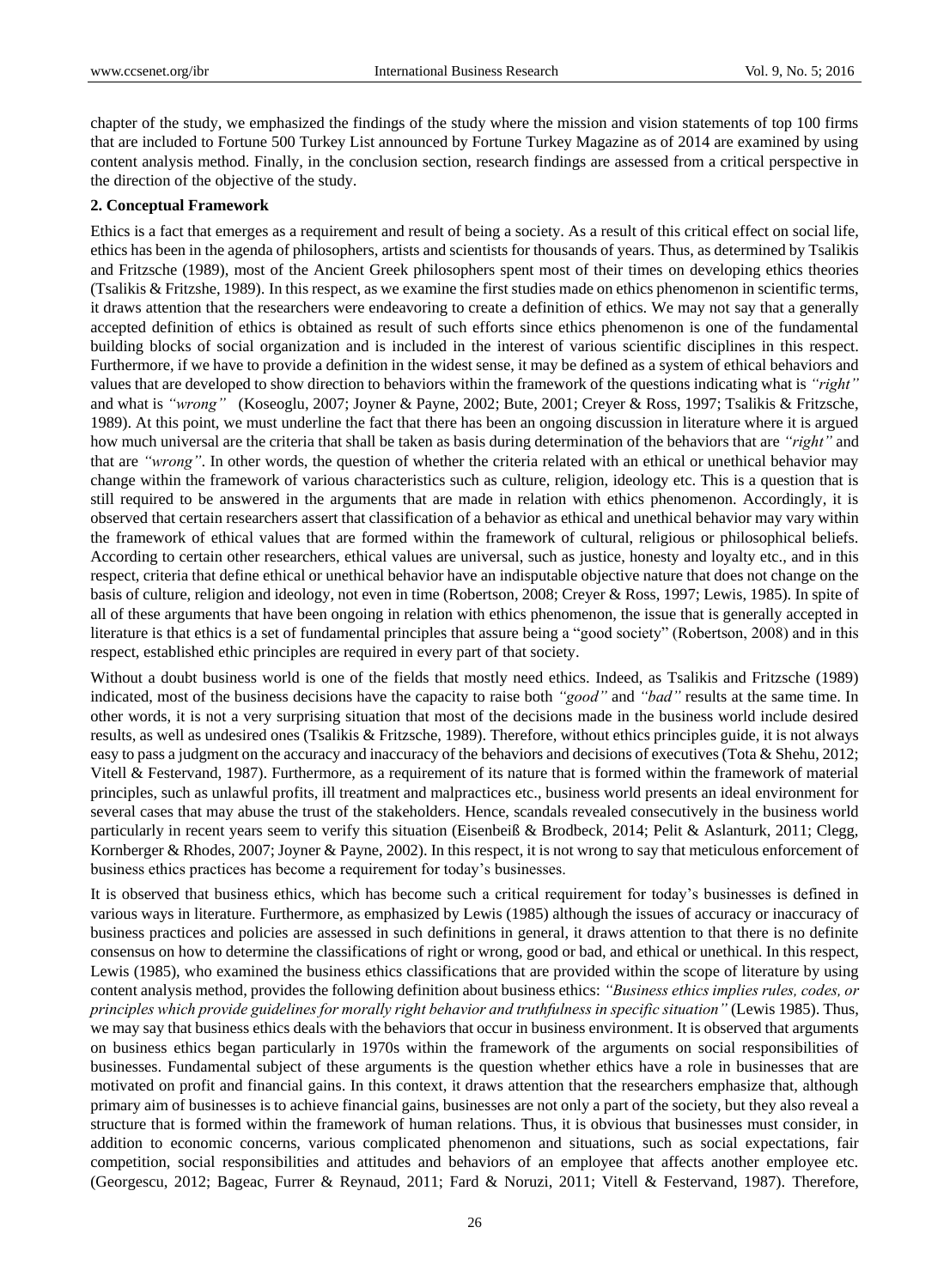survival of business businesses is determined not only within the framework of their economic interests, but also within the framework of their ethical stance in the society (Bageac et al., 2011). Furthermore, it is a fact that ethical principles and methods that must be followed to ensure financial performance in today's economic conjuncture for management of businesses conflict with each other in most circumstances (Egri & Sunar, 2010). In other words, ethical problems that are faced in management of businesses reflect a conflict between economic performance, which is measured by revenues, expenses and profits, and social performance, which is reflected within the framework of the responsibilities that are undertaken by businesses against internal and external stakeholders (Husted & Allen, 2000). Therefore, assessment of ethical problems that emerge at the intersection of the effort to increase economic performance of a business and liability to fulfill the responsibilities undertaken before stakeholders at any stage of management from accounting policies of businesses to human resources practices appears both as a problem and a requirement in terms of management of businesses. Strategic management that shapes the objective and competitive policies of businesses comes to the forefront particularly during implementation of subject business ethics principles.

As it is known, subdiscipline of business administration and emerged in 1970s, strategic management is formed around the question of why certain businesses become successful while certain others not (Boyd, Haynes & Hitt, 2012). It is observed that strategic management works are focused on making plans to compete successfully in the business world within the framework of this question (Husted & Allen, 2000). In this respect, strategic management may be defined in the widest sense as *"plans that are prepared and practices that are performed in order to obtain sustainable competitive advantages and superiorities"* (Husted & Allen, 2000). Accordingly, objective of strategic management is to develop plans that may ensure that the business obtains sustainable competitive advantage against its competitors. In this respect, one may consider that strategic management practices may be formed within the framework of the financial interests of businesses in general and thus, may disregard business ethics. Furthermore, formation of strategic management practices within the framework of sustainable competition also makes it necessary to consider the phenomenon of ethics management by including "soft" components in strategic management (Barca, 2005). That is to say, as emphasized by Koseoglu (2007) the perception of the business by customers, shareholders, competitors and society plays a key role in sustaining the success of said business. In this respect, it creates a negative perception on the stakeholders of businesses to present unhealthy and unqualified products to the customers, to apply to unfair competition methods and to deceive shareholders by using accounting tricks etc., and will cause businesses to be unsuccessful (Bageac et al., 2011; Rampersad, 2003). Thus, as in the case of Enron, who bankrupted as a result of the infractions made both by Arthur Andersen, auditor, one of the leading businesses in accounting sector, and by the audited firm, adherence to business ethics is not only related with being successful, but it is one of the most critical conditions of making such success sustainable (Kaya, 2012). Therefore, although issues related with business ethics have rarely been questioned in the field of strategic management in recent years (Elms, Brammer, Harris & Phillips, 2010; Husted & Allen, 2000) it is obvious that the idea of strategic management brings the phenomenon of ethics management at the same time (Koseoglu, Karayormuk & Barca, 2013). In this respect, one may consider that business ethics and financial success that is sought within the framework of strategic management must be assessed as a whole in order to ensure that businesses achieve actual and sustainable success (Noland & Phillips, 2010).

Business strategy has various determinants. Furthermore, we may say that the mission and vision statements of businesses constitute the basis of strategic management practices. Since strategic management practices define businesses, they reveal the objectives and values of businesses and position they require achieving. In other words, one may consider that *"mission statement, which is the reason for establishment of an institution and which is determined to provide guidance and meaning to the same"* (Cetin, 2009) and *"vision statement, which aims to define the questions related with the objectives of the institution and which is defined as the direction that the institution follows, business position it aims to achieve and its skills that it has planned to improve"* (Erol & Kanbur, 2014) are used as starting points during determination of business strategies. It would be accurate to claim that the vision and mission statements of businesses constitute an ideal source for this study, which aims to reveal the role of ethics in business strategy within the framework of aforementioned opinion.

### **3. Research Methodology**

The objective, method, limitations of the research and findings that are obtained as a result of the research are determined at this section of the study.

#### *3.1 Objective of Research*

Starting point of this research is comprised of determining the footprints of ethical terms in the vision and mission statements of big businesses. In this respect, the objective of this study is to reveal how much the big businesses operating in Turkey include ethics terms in the vision and mission statements they share with the public.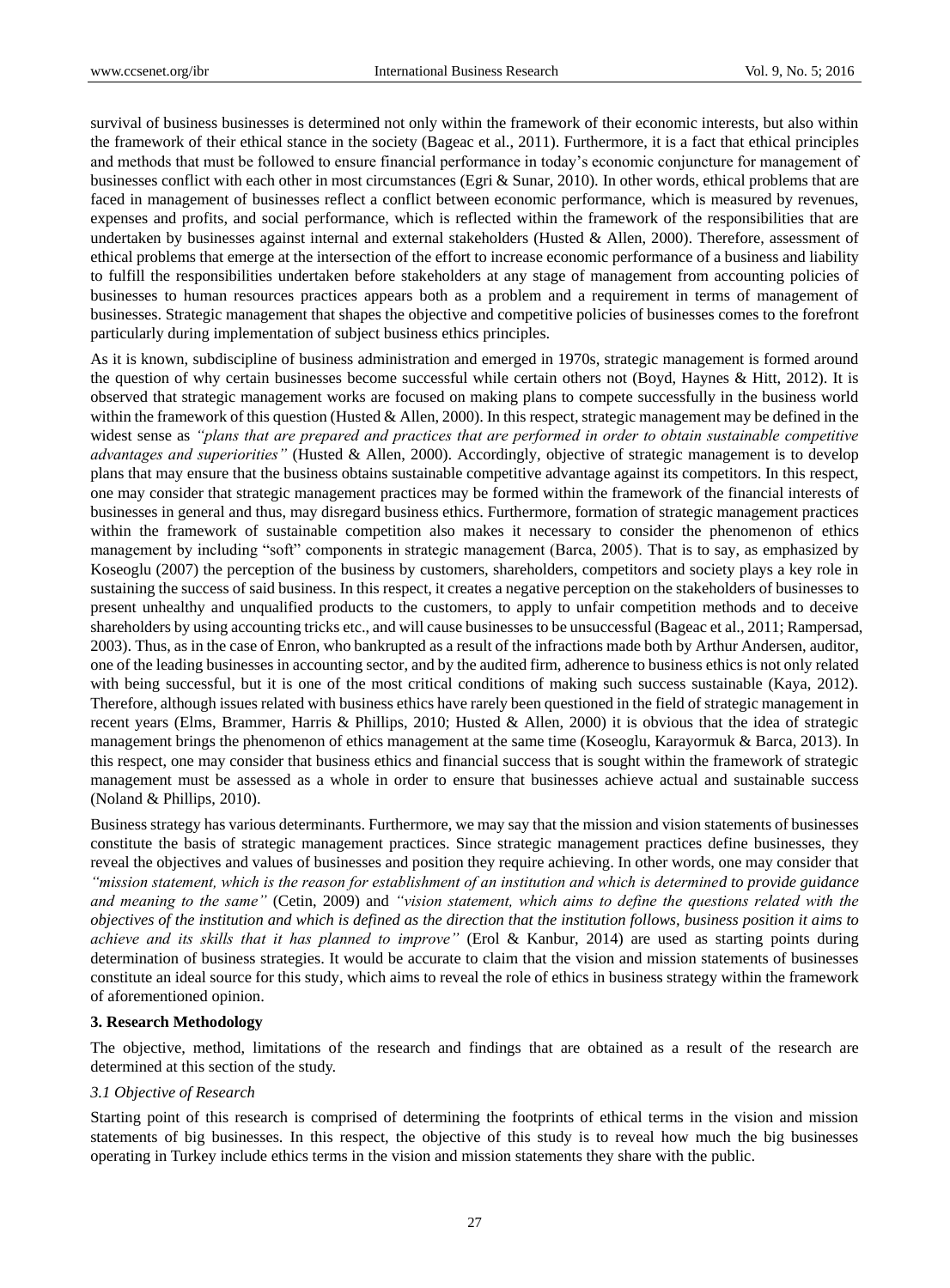#### *3.2 Method and Limitations of the Research*

The universe of the research is comprised of the businesses that are listed in the Fortune 500 Turkey List announced by Fortune Turkey Magazine as of 2014. In this scope, research sample includes top 100 businesses that are included to Fortune 500 Turkey List. As it is known, main objective of Fortune 500 Turkey list is to determine the leading big businesses of Turkey according to their sales volumes and to list the same by presenting basic financial indicators (www.fortuneturkey.com/Fortune500/2014). In the direction of the objective of the research, we endeavored to obtain the vision and mission statements of the biggest 100 businesses by visiting their web sites and by making searches in search engines by using key words. Obtained findings using this method are assessed by content analysis method (Holsti, 1969; Luborsky, 1994).

Main objective of content analysis, which is a qualitative research method, is to obtain concepts and correlations that may explain collected data. In this framework, by content analysis, researcher aims to define data and to reveal any facts that may be hidden in such data. Procedure that is mainly performed in content analysis is to bring together any similar data within the framework of certain concepts and themes and to interpret the same by organizing them in a way that the readers may understand (Yildirim & Simsek, 2011). In this respect, data that are similar to each other are minimized to a limited number of categories by the researcher. There are two fundamental approaches that may be used in definition and determination of themes: Frequency analysis and significance analysis. In this research, frequency analysis is used in analysis of data. As it is known, repetition of themes or repetition other units of content analysis becomes important in the frequency analysis (Altunisik, Coskun, Bayraktaroglu & Yildirim, 2004). In this scope, we tried to categorize the vision and mission statements of businesses in the direction of the objective of the research while considering the business ethics literature. In other words, we endeavored to assess the terms of ethics, ethical rules and ethical values that are indicated in vision and mission statements within the scope of literature. Accordingly, for example while making content analysis, a term such as "compliance to laws" is not included to the scope of business ethics since business ethics refers to an approach that is above laws, as it is determined by researchers (Holme, 2008; Bennington, 2007).

Showing an effort to determine the level of emphasis that the big businesses operating in Turkey lay on ethical terms in their vision and mission statements shall be a critical effort in understanding the approach of subject businesses towards business ethics. In this respect, the study will make a contribution to the literature. Furthermore, most critical limitation of the study is that it is only based on the vision and mission statements of businesses.

### *3.3 Findings of the Research*

Findings about the sectors of the mentioned 100 businesses are listed in the Table 1. As it may be seen from the Table 1, 12 of top 100 businesses listed in Fortune 500 Turkey List operate in production and distribution of oil and petroleum products. According to the list of businesses that operate in the same sector, 8 businesses are engaged in business administration sector and construction contracting sector and 7 businesses are engaged in metal casting and processing sector. As we consider the areas of the businesses included in the list, it is not be wrong to say that the sectors of *"production and distribution of oil and petroleum products"*, *"construction contracting"* and *"metal casting and processing"* have an important share in this list.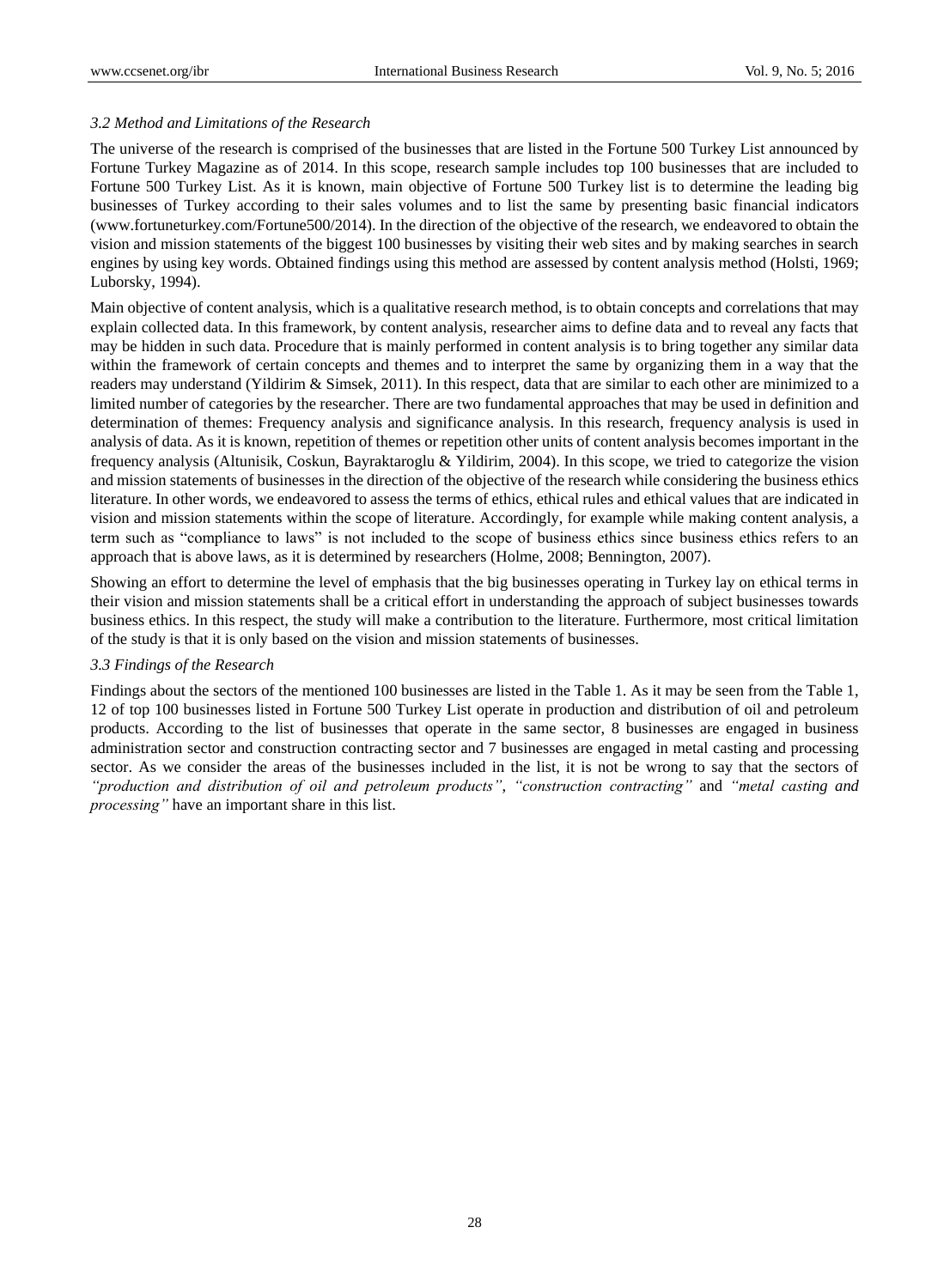# Table 1. Sector Based Distribution of Fortune Turkey Biggest Top 100 Company

| <b>SECTOR</b>                                                 | f              |
|---------------------------------------------------------------|----------------|
| Production and Distribution of Oil and Petroleum Products     | 12             |
| <b>Construction Contracting</b>                               | 8              |
| Metal Casting and Processing                                  | 7              |
| Energy                                                        | 6              |
| <b>Retail Trade Stores</b>                                    | 6              |
| Production and Maintenance of Vehicles and Equipment          | 6              |
| <b>Industrial Food Production</b>                             | 6              |
| Sales and Service of Motor Vehicles                           | 5              |
| Chemical materials                                            | 5              |
| Wholesale of Food, Beverages and Cleaning Products            | 4              |
| Agricultural Products, Grains, Dairy, Meat and Water Products | 4              |
| Information and Communication Services                        | 3              |
| <b>Household Electrical Appliances</b>                        | 3              |
| Non-Ferrous Metals                                            | 3              |
| Electronic and Telecommunication                              | $\mathfrak{2}$ |
| <b>Travel and Transportation Services</b>                     | 3              |
| Glass and Glass Products                                      | $\overline{c}$ |
| Jewellery                                                     | $\overline{c}$ |
| Machines and Equipment                                        |                |
| Storage, Carriage and Logistics Services                      |                |
| Weaving, Knitting, Tricotage, Finishing and Fabric            |                |
| <b>Electrical Equipment</b>                                   |                |
| Ready-Wear, Underwear and Sports Wear                         |                |
| Marble, Mine and Ores                                         |                |
| Computer, Software and Office Machines                        |                |
| Plastic and Rubber                                            |                |
| Wholesale and Foreign Trade                                   |                |
| <b>Medical Services</b>                                       |                |
| Fresh and Dried Fruits and Vegetables                         |                |
| Produce Trade                                                 |                |
| Medical and Drugs                                             |                |
| <b>TOTAL</b>                                                  | 100            |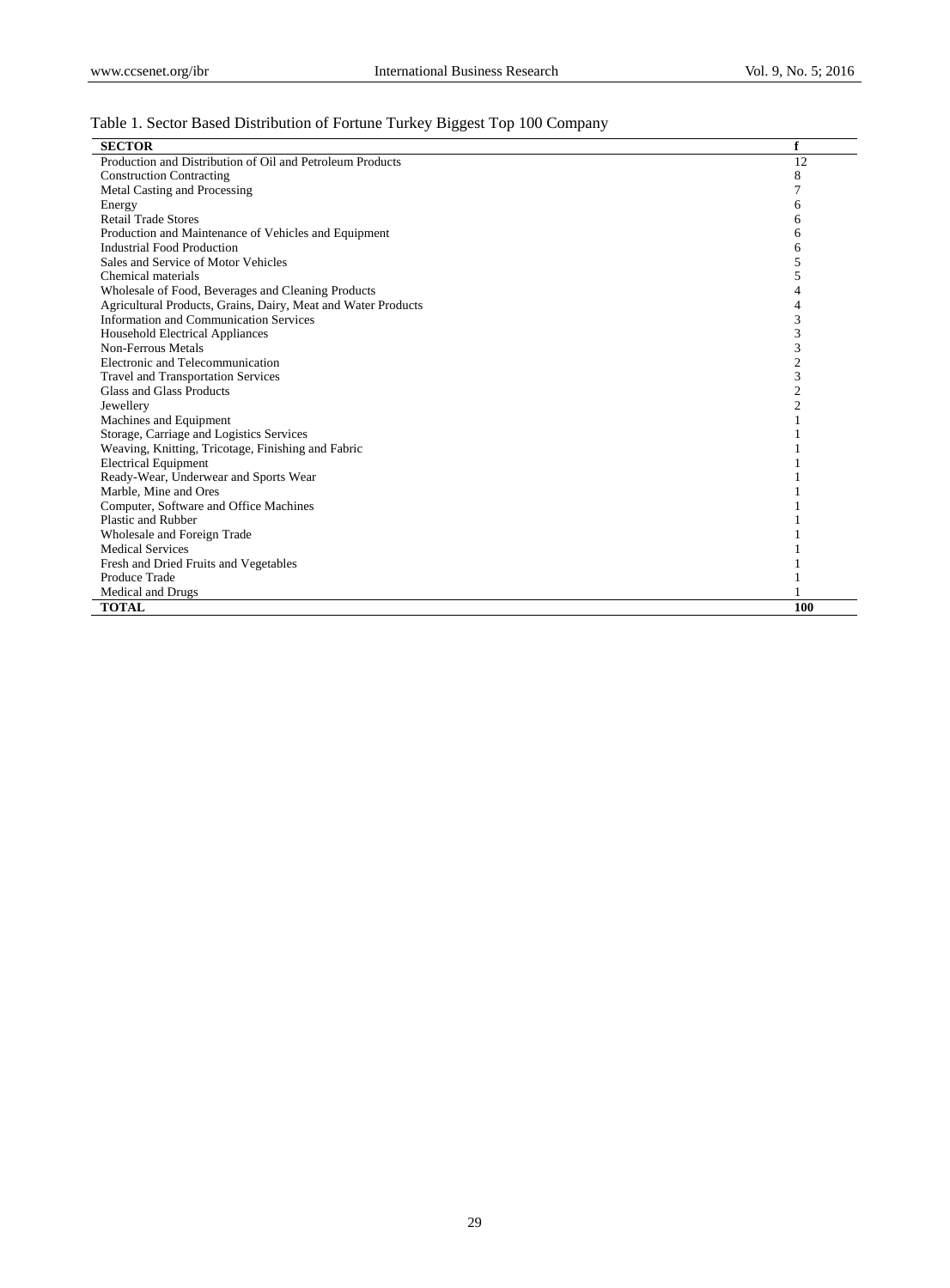# Table 2. Ethics Terms in Vision Statements of Top 100 Businesses listed in Fortune 500 Turkey List

| <b>SECTOR</b>                                                 | <b>Sensitivity to Environment</b> | Respect to Life Values | Reputation       | đ<br>The Interests<br>đ<br><b>Stakeholders</b><br>Protection | Transparency | <b>Contribution to Society</b> | Reliability              | <b>Good Faith</b>        |
|---------------------------------------------------------------|-----------------------------------|------------------------|------------------|--------------------------------------------------------------|--------------|--------------------------------|--------------------------|--------------------------|
| Production and Distribution of Oil and Petroleum Products     | $\overline{4}$                    | $\mathfrak{2}$         | $\mathbf{1}$     | $\mathbf{1}$                                                 | L,           | $\overline{2}$                 | $\overline{a}$           | 1                        |
| <b>Construction Contracting</b>                               | $\overline{c}$                    |                        |                  | 1                                                            |              | $\overline{c}$                 | 1                        |                          |
| Metal Casting and Processing                                  | $\overline{c}$                    |                        |                  | 1                                                            | 1            | $\overline{c}$                 |                          |                          |
| Energy                                                        |                                   |                        |                  | 1                                                            |              |                                |                          |                          |
| <b>Retail Trade Stores</b>                                    |                                   |                        |                  |                                                              |              |                                |                          |                          |
| Production and Maintenance Of Vehicles and Equipment          |                                   |                        |                  | 1                                                            |              |                                |                          |                          |
| <b>Industrial Food Production</b>                             |                                   |                        |                  |                                                              |              |                                |                          |                          |
| Sales and Service of Motor Vehicles                           |                                   |                        |                  | 1                                                            |              |                                |                          |                          |
| <b>Chemical Materials</b>                                     |                                   |                        |                  | 1                                                            |              |                                |                          |                          |
| Wholesale of Food, Beverages and Cleaning Products            |                                   |                        |                  | 1                                                            |              |                                | 1                        |                          |
| Agricultural Products, Grains, Dairy, Meat and Water Products |                                   |                        |                  |                                                              |              | 1                              |                          |                          |
| <b>Information and Communication Services</b>                 |                                   | 1                      |                  |                                                              |              |                                |                          |                          |
| Household Electrical Appliances                               | $\mathbf{1}$                      |                        |                  | 1                                                            | 1            | 1                              |                          |                          |
| Non-ferrous Metals                                            | 1                                 |                        |                  | $\mathfrak{2}$                                               |              |                                |                          |                          |
| Electronic and Telecommunication                              |                                   |                        |                  |                                                              |              |                                |                          |                          |
| Travel and Transportation Services                            |                                   |                        |                  | 1                                                            | 1            |                                |                          |                          |
| Glass and Glass Products                                      | 1                                 | 1                      |                  |                                                              |              |                                |                          |                          |
| Jewellery                                                     | 1                                 |                        |                  | 1                                                            |              | 1                              | 1                        |                          |
| Machines and Equipment                                        |                                   |                        |                  |                                                              |              |                                |                          |                          |
| Storage, Carriage and Logistics Services                      |                                   |                        |                  |                                                              |              |                                |                          |                          |
| Weaving, Knitting, Tricotage, Finishing and Fabric            |                                   |                        |                  |                                                              |              |                                |                          |                          |
| <b>Electrical Equipment</b>                                   |                                   |                        |                  |                                                              |              |                                |                          |                          |
| Ready-Wear, Underwear and Sports Wear                         | $\mathbf{1}$                      | $\overline{a}$         | $\mathbf{1}$     | $\mathbf{1}$                                                 | $\mathbf{1}$ | $\mathbf{1}$                   |                          |                          |
| Marble, Mine and Ores                                         |                                   |                        |                  |                                                              |              |                                |                          |                          |
| Computer, Software and Office Machines                        |                                   |                        |                  |                                                              |              |                                |                          |                          |
| Plastic and Rubber                                            |                                   |                        |                  |                                                              |              |                                |                          |                          |
| Wholesale and Foreign Trade                                   |                                   |                        |                  | $\mathbf{1}$                                                 |              |                                | $\mathbf{1}$             |                          |
| <b>Medical Services</b>                                       |                                   |                        |                  |                                                              |              |                                |                          | $\overline{a}$           |
| Fresh and Dried Fruits and Vegetables                         |                                   |                        |                  |                                                              |              |                                | $\overline{a}$           |                          |
| Produce Trade                                                 |                                   |                        |                  |                                                              |              |                                | $\mathbf{1}$             | $\overline{\phantom{0}}$ |
| Medical and Drugs                                             |                                   |                        |                  |                                                              |              | $\mathbf{1}$                   | $\overline{\phantom{a}}$ | $\overline{\phantom{a}}$ |
| <b>TOTAL</b>                                                  | 13                                | 4                      | $\boldsymbol{2}$ | 15                                                           | 4            | 11                             | 5                        | $\mathbf{1}$             |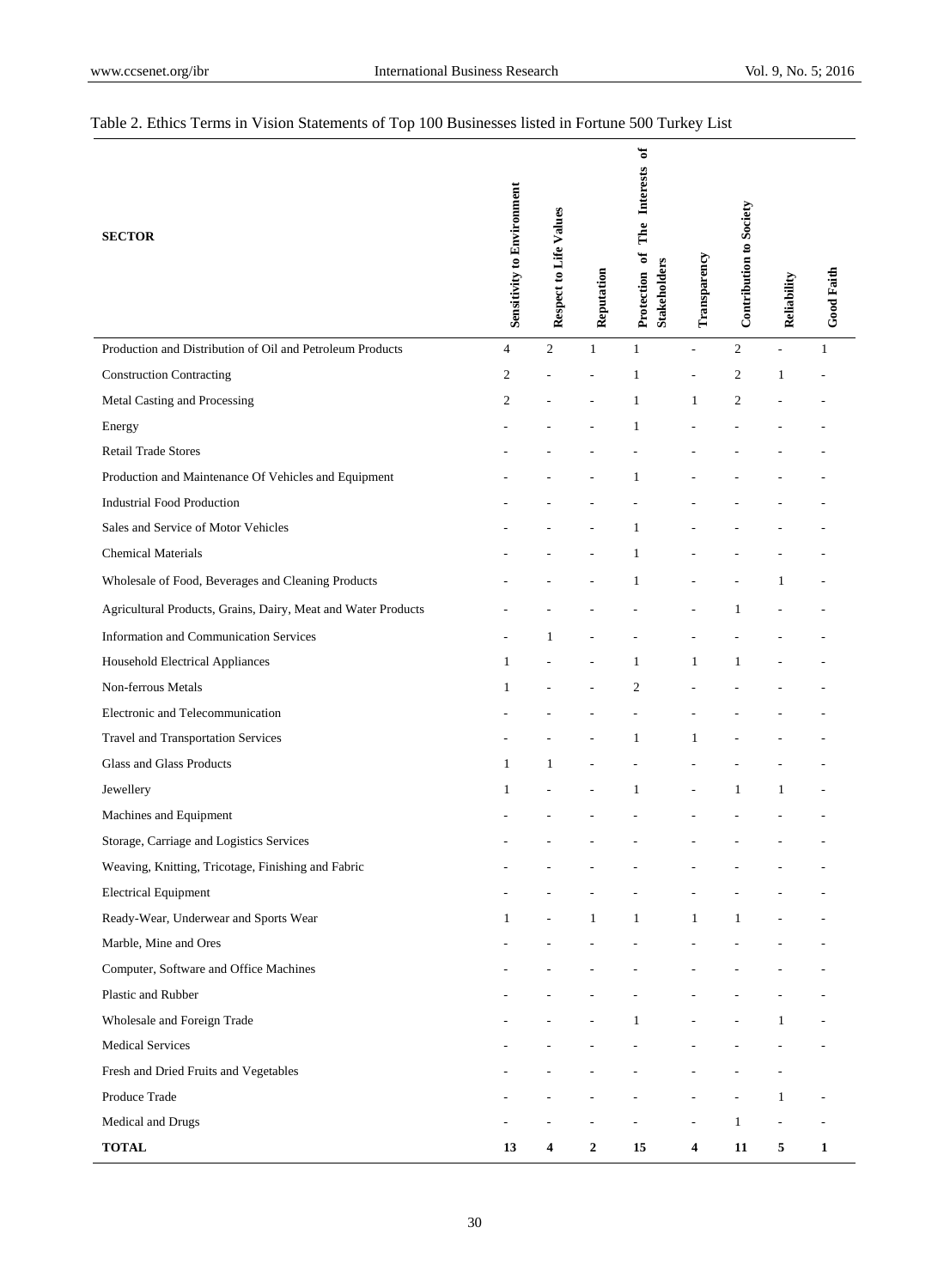As it is mentioned above, we tried to obtain the vision and mission statements of the businesses by visiting their web sites and making searches in search engines. In this process, we could not obtain any information about the vision statements of 26 businesses. Also, we could not access to the website of 1 business. Therefore, 73 businesses are included to the analysis. According to the findings obtained in the content analysis made for the purpose of finding answer to the question of *"Are there ethics related terms in the vision statements of big businesses that operate in Turkey?"*, it is determined that vision statements of 42 businesses do not include any term related with ethics, ethical principles and ethical values etc. Findings about businesses, vision statements including ethics related terms are listed according to sectors in Table 2. Accordingly, as it can be seen in the table, protection of the rights of stakeholders is the most repeated term (15). As we look at the sector-based findings on the companies, which use such term in their vision statements, we observed that there is no focus on any particular sector. In the analysis that is made within the scope of the objective of research, it is observed that the term of sensitivity to environment is the second most repeated category in vision statements, and it is worth noting that it is included the most (4) in the vision statements of businesses that operate in the production and distribution of oil and petroleum derivatives sector. As we look at the findings with regards to the third most repeated category, we observe that the term of contribution to society is included. As a result of assessment of this finding per sector we may say that there is no particular intensification. Also, findings indicated in Table 2 reveal that terms related with the following are used in the vision statements of businesses respectively; reliability (5), respect to life values (4), transparency (4), reputation (2) and good faith (1). According to the aforementioned findings, it is determined that the terms related with ethics are included the most in the vision statements from the sectors of production and distribution of oil and petroleum derivatives (11), construction contracting (6) and metal casting and processing respectively.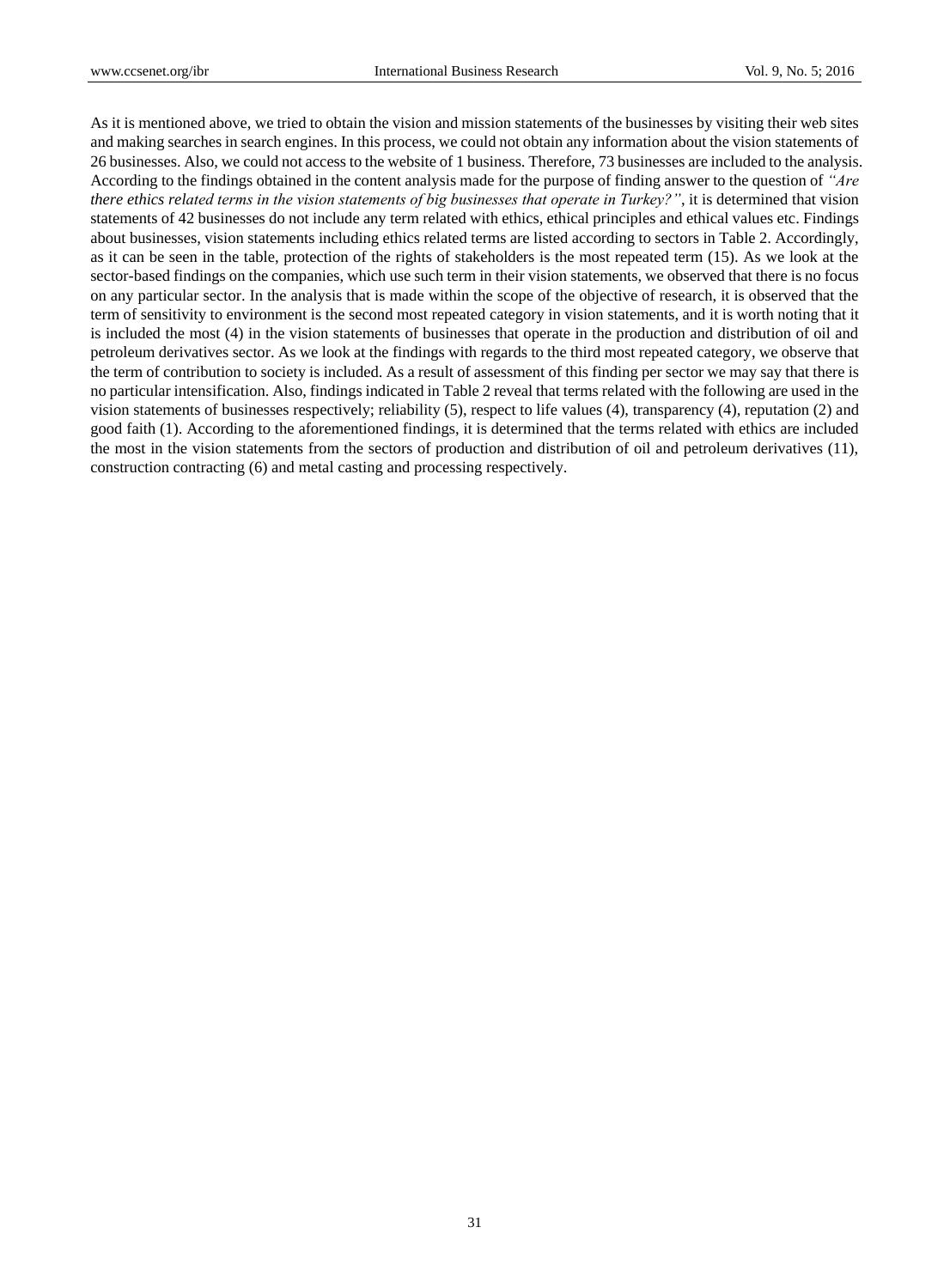## Table 3. Ethics Terms in Mission Statements of Top 100 Businesses listed in Fortune 500 Turkey List

| Production and Distribution of Oil and Petroleum Products<br>4<br>$\mathbf{1}$<br>4<br>1<br><b>Construction Contracting</b><br>1<br>1<br>Metal Casting and Processing<br>3<br>$\mathfrak{2}$<br>$\overline{4}$<br>$\mathbf{1}$<br>6<br>Energy<br>2<br>1<br>1<br>L,<br><b>Retail Trade Stores</b><br>$\overline{c}$<br>$\overline{c}$<br>3<br>1<br>2<br>$\overline{c}$<br>Production and Maintenance of Vehicles and Equipment<br><b>Industrial Food Production</b><br>$\mathbf{1}$<br>$\mathbf{1}$<br>1<br>1<br>Sales and Service of Motor Vehicles<br>$\mathfrak{2}$<br>$\overline{\mathbf{c}}$<br>$\mathbf{1}$<br>$\mathbf{1}$<br>1<br>1<br>$\overline{2}$<br><b>Chemical Materials</b><br>2<br>1<br>Wholesale of Food, Beverages And Cleaning Products<br>1<br>$\mathbf{1}$<br>Agricultural Products, Grains, Dairy, meat and Water Products<br>$\mathfrak{2}$<br>1<br>1<br><b>Information and Communication Services</b><br><b>Household Electrical Appliances</b><br>Non-Ferrous Metals<br>$\overline{c}$<br>1<br>Electronic and Telecommunication<br>Travel and Transportation Services<br>$\mathbf{1}$<br>$\mathbf{1}$<br>1<br>1<br>1<br>Glass and Glass Products |
|--------------------------------------------------------------------------------------------------------------------------------------------------------------------------------------------------------------------------------------------------------------------------------------------------------------------------------------------------------------------------------------------------------------------------------------------------------------------------------------------------------------------------------------------------------------------------------------------------------------------------------------------------------------------------------------------------------------------------------------------------------------------------------------------------------------------------------------------------------------------------------------------------------------------------------------------------------------------------------------------------------------------------------------------------------------------------------------------------------------------------------------------------------------------------|
|                                                                                                                                                                                                                                                                                                                                                                                                                                                                                                                                                                                                                                                                                                                                                                                                                                                                                                                                                                                                                                                                                                                                                                          |
|                                                                                                                                                                                                                                                                                                                                                                                                                                                                                                                                                                                                                                                                                                                                                                                                                                                                                                                                                                                                                                                                                                                                                                          |
|                                                                                                                                                                                                                                                                                                                                                                                                                                                                                                                                                                                                                                                                                                                                                                                                                                                                                                                                                                                                                                                                                                                                                                          |
|                                                                                                                                                                                                                                                                                                                                                                                                                                                                                                                                                                                                                                                                                                                                                                                                                                                                                                                                                                                                                                                                                                                                                                          |
|                                                                                                                                                                                                                                                                                                                                                                                                                                                                                                                                                                                                                                                                                                                                                                                                                                                                                                                                                                                                                                                                                                                                                                          |
|                                                                                                                                                                                                                                                                                                                                                                                                                                                                                                                                                                                                                                                                                                                                                                                                                                                                                                                                                                                                                                                                                                                                                                          |
|                                                                                                                                                                                                                                                                                                                                                                                                                                                                                                                                                                                                                                                                                                                                                                                                                                                                                                                                                                                                                                                                                                                                                                          |
|                                                                                                                                                                                                                                                                                                                                                                                                                                                                                                                                                                                                                                                                                                                                                                                                                                                                                                                                                                                                                                                                                                                                                                          |
|                                                                                                                                                                                                                                                                                                                                                                                                                                                                                                                                                                                                                                                                                                                                                                                                                                                                                                                                                                                                                                                                                                                                                                          |
|                                                                                                                                                                                                                                                                                                                                                                                                                                                                                                                                                                                                                                                                                                                                                                                                                                                                                                                                                                                                                                                                                                                                                                          |
|                                                                                                                                                                                                                                                                                                                                                                                                                                                                                                                                                                                                                                                                                                                                                                                                                                                                                                                                                                                                                                                                                                                                                                          |
|                                                                                                                                                                                                                                                                                                                                                                                                                                                                                                                                                                                                                                                                                                                                                                                                                                                                                                                                                                                                                                                                                                                                                                          |
|                                                                                                                                                                                                                                                                                                                                                                                                                                                                                                                                                                                                                                                                                                                                                                                                                                                                                                                                                                                                                                                                                                                                                                          |
|                                                                                                                                                                                                                                                                                                                                                                                                                                                                                                                                                                                                                                                                                                                                                                                                                                                                                                                                                                                                                                                                                                                                                                          |
|                                                                                                                                                                                                                                                                                                                                                                                                                                                                                                                                                                                                                                                                                                                                                                                                                                                                                                                                                                                                                                                                                                                                                                          |
|                                                                                                                                                                                                                                                                                                                                                                                                                                                                                                                                                                                                                                                                                                                                                                                                                                                                                                                                                                                                                                                                                                                                                                          |
|                                                                                                                                                                                                                                                                                                                                                                                                                                                                                                                                                                                                                                                                                                                                                                                                                                                                                                                                                                                                                                                                                                                                                                          |
| Jewellery<br>2<br>1<br>1                                                                                                                                                                                                                                                                                                                                                                                                                                                                                                                                                                                                                                                                                                                                                                                                                                                                                                                                                                                                                                                                                                                                                 |
| Machines and Equipment                                                                                                                                                                                                                                                                                                                                                                                                                                                                                                                                                                                                                                                                                                                                                                                                                                                                                                                                                                                                                                                                                                                                                   |
| Storage, Carriage and Logistics Services                                                                                                                                                                                                                                                                                                                                                                                                                                                                                                                                                                                                                                                                                                                                                                                                                                                                                                                                                                                                                                                                                                                                 |
| Weaving, Knitting, Tricotage, Finishing and Fabric                                                                                                                                                                                                                                                                                                                                                                                                                                                                                                                                                                                                                                                                                                                                                                                                                                                                                                                                                                                                                                                                                                                       |
| <b>Electrical Equipment</b>                                                                                                                                                                                                                                                                                                                                                                                                                                                                                                                                                                                                                                                                                                                                                                                                                                                                                                                                                                                                                                                                                                                                              |
| Ready-Wear, Underwear and Sports Wear                                                                                                                                                                                                                                                                                                                                                                                                                                                                                                                                                                                                                                                                                                                                                                                                                                                                                                                                                                                                                                                                                                                                    |
| Marble, Mine and Ores<br>$\mathbf{1}$                                                                                                                                                                                                                                                                                                                                                                                                                                                                                                                                                                                                                                                                                                                                                                                                                                                                                                                                                                                                                                                                                                                                    |
| Computer, Software and Office Machines<br>$\mathbf{1}$<br>$\mathbf{1}$                                                                                                                                                                                                                                                                                                                                                                                                                                                                                                                                                                                                                                                                                                                                                                                                                                                                                                                                                                                                                                                                                                   |
| Plastic and Rubber                                                                                                                                                                                                                                                                                                                                                                                                                                                                                                                                                                                                                                                                                                                                                                                                                                                                                                                                                                                                                                                                                                                                                       |
| Wholesale and Foreign Trade<br>$\mathbf{1}$                                                                                                                                                                                                                                                                                                                                                                                                                                                                                                                                                                                                                                                                                                                                                                                                                                                                                                                                                                                                                                                                                                                              |
| <b>Medical Services</b><br>$\mathbf{1}$                                                                                                                                                                                                                                                                                                                                                                                                                                                                                                                                                                                                                                                                                                                                                                                                                                                                                                                                                                                                                                                                                                                                  |
| Fresh and Dried Fruits and Vegetables                                                                                                                                                                                                                                                                                                                                                                                                                                                                                                                                                                                                                                                                                                                                                                                                                                                                                                                                                                                                                                                                                                                                    |
| Produce Trade<br>$\mathbf{1}$                                                                                                                                                                                                                                                                                                                                                                                                                                                                                                                                                                                                                                                                                                                                                                                                                                                                                                                                                                                                                                                                                                                                            |
| Medical and Drugs<br>$\mathbf{1}$<br>$\overline{a}$<br>L,<br><b>TOTAL</b><br>18<br>6<br>19<br>$\mathbf{1}$<br>14<br>6<br>20<br>1<br>$\mathbf{1}$                                                                                                                                                                                                                                                                                                                                                                                                                                                                                                                                                                                                                                                                                                                                                                                                                                                                                                                                                                                                                         |

In the searching process we could not obtain the mission statements of 28 businesses that are included to the sample. Also, as a result of examinations made at this stage on the mission statements of businesses in the direction of the objective of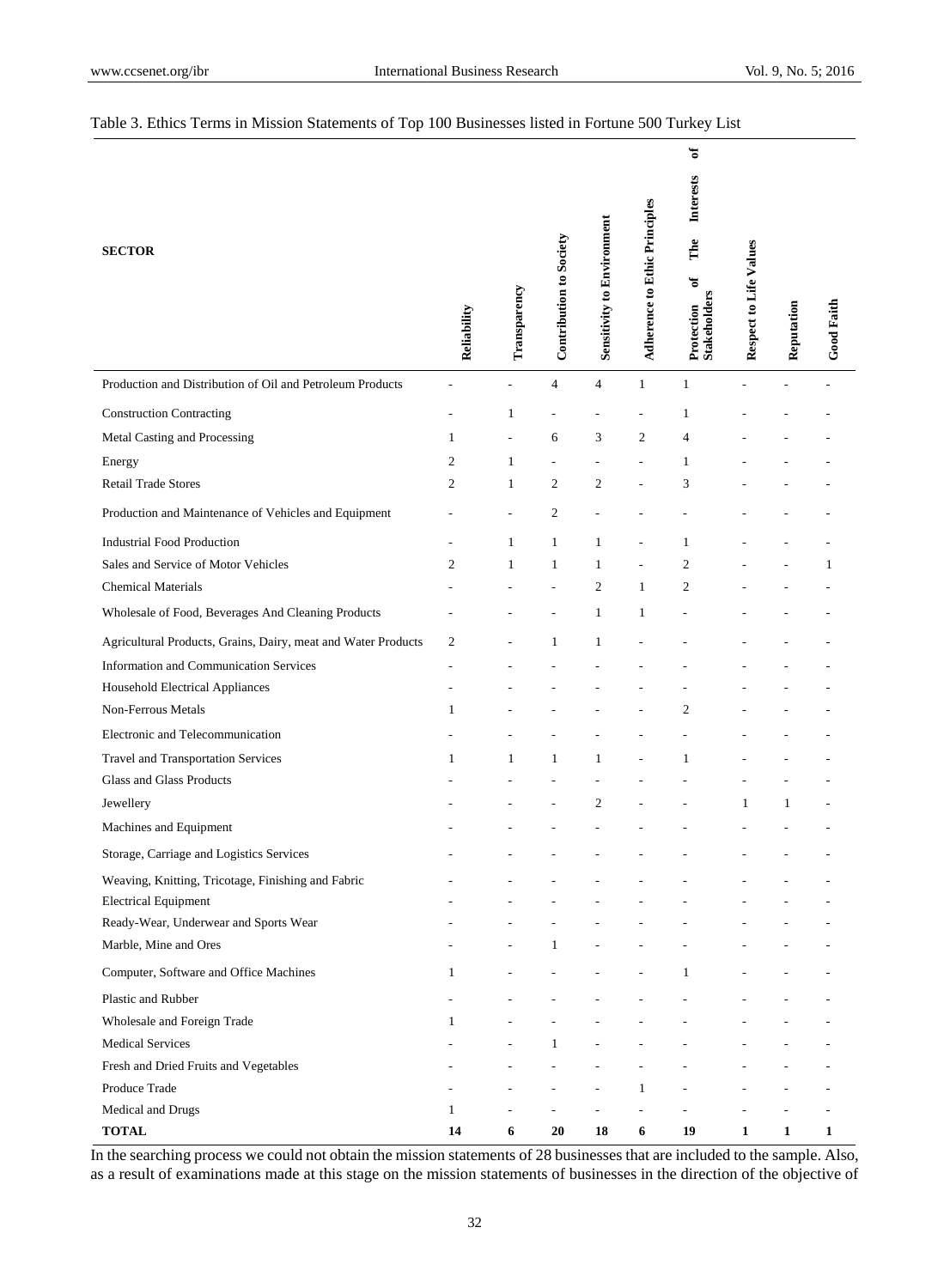the study, it is determined that no ethics related term is available in the mission statements of 29 businesses. In this scope, according to the findings indicated in Table 3, contribution to society comes to the forefront as the most repeated category (20). Businesses that use this term the most in their missions are the sectors of metal casting and processing (6), and production and distribution of oil and petroleum derivatives (4). Furthermore, it is observed that the second most repeated category is the protection of the interests of stakeholders (19) and that the businesses in the sector of metal casting and processing used this term the most (4). It may be said that the category of sensitivity to environment has a critical role in the mission statements of businesses, as in the case of their vision statements. Hence, terms related with the category of sensitivity to environment are repeated 18 times. It is an interesting finding that the businesses, which declare their sensitivity to environment in their mission statements, mostly operate in the sector of production and distribution of oil and petroleum derivatives. According to other findings available in the table, following are the other ethics related categories that are found in the mission statements of businesses respectively; reliability (14), adherence to ethics values (6), transparency (6), respect to life values (1), good faith (1) and reputation (1). According to the content analysis made on sector basis, it is determined that the businesses, which indicate ethics related terms the most in their mission statements, operate in the sector of metal casting and processing sector.

#### **4. Discussion and Conclusion**

Business scandals that occurred as a result of violation of the code of ethics in the world and Turkey reveal the views on the approach of businesses to the business ethics. In particular, showing unethical operations by corporate businesses that even behave much more strategically about the image of the company impacts to the society and other relevant to approach with suspicion about trusting to companies. At this point, principles of business ethics, which provide the opportunity to develop long-term fiduciary relationships between stakeholders (Smith and Smith, 2007: 383) and which provide critical benefits in terms of sustainability of businesses, appears as a critical basis of success. Thus, within the scope of this study, vision and mission statements, which provide information to the concerned parties on where relative business would like to see itself in the future and on business implementation philosophies that shall ensure such business to reach such position, are examined within the framework of business ethics. In other words, we endeavored to have an idea, by inference, on the approaches that businesses display towards business ethics on the basis of vision and mission statements. In this direction, Fortune 500 Turkey List constitutes the universe of the research and businesses that rank in top 100 in the list constitute the sample of the research. We endeavored to obtain vision and mission statements of top 100 businesses, which are listed in the list, by considering their web sites as basis.

As a result of the research, it is not encountered to any information with regards to vision statements of 26 businesses, as well as mission statements of 28 businesses. Also, it is determined that 1 business did not have any web site at all. After investigating the vision and mission statements that are included to analysis, it is determined that 42 businesses did not include any term in relation with ethics in their vision statements and 29 businesses did not include any term in relation with ethics in their mission statements. This is one of the most critical findings of this research, which must be considered. The thing is, vision and mission statements are evaluated as path drawing tools, which provide assistance to businesses in long-term in terms of determining the position that they wish to reach, as well as the paths that shall carry them to such position. Furthermore these announcements offer important information to stakeholders of businesses about what for and how they operate that ethic terms that shall be made available as a reply to the question of *"what kind of an activity?"*  shall play a critical role for having an idea on the approach of businesses to business ethics by inference. Thus, it can be said that, while defining their positions and successes in the future, most of the businesses that are included to the sample did not take off from a framework related with ethics. Naturally, this finding will be insufficient to explain the cause of the ethical violations which are experienced incrementally in the business world. However, even though it would only remain at the level of one question, the revealed picture is thought provoking.

In the scope of the study, in the analysis made to answer the question of "which market have the most enterprises?", 12 businesses have been determined in the petrol production and distribution market derivatives. Also, importance of subject sector for Turkish economy shall be understood better when it is considered that the business, has been listed at the top of this list, operates in this sector. According to the findings that are obtained as a result of examination of vision and mission statements in the direction of research question, the term that is repeated the most in the vision statements has been

*"protection of the interests of stakeholders"*. As it is known, business activities affect the interests of stakeholders directly, in which, the expectations of stakeholders from businesses vary. Accordingly, conflict of interests creates a suitable environment for unethical behaviors. As one has a closer look at the scandals that are experienced in the business world, it is observed that this opinion is supported. Such that, it causes such a disappointment that even certain corporate businesses, which had become a world trademark, act only with the instinct to maximize interests of the entity by disregarding the interests of stakeholders in a way that would not be expected from them. Hence, it can be said that the companies, committed in their visions to protect the interests of the stakeholders, declare vulnerability on this subject.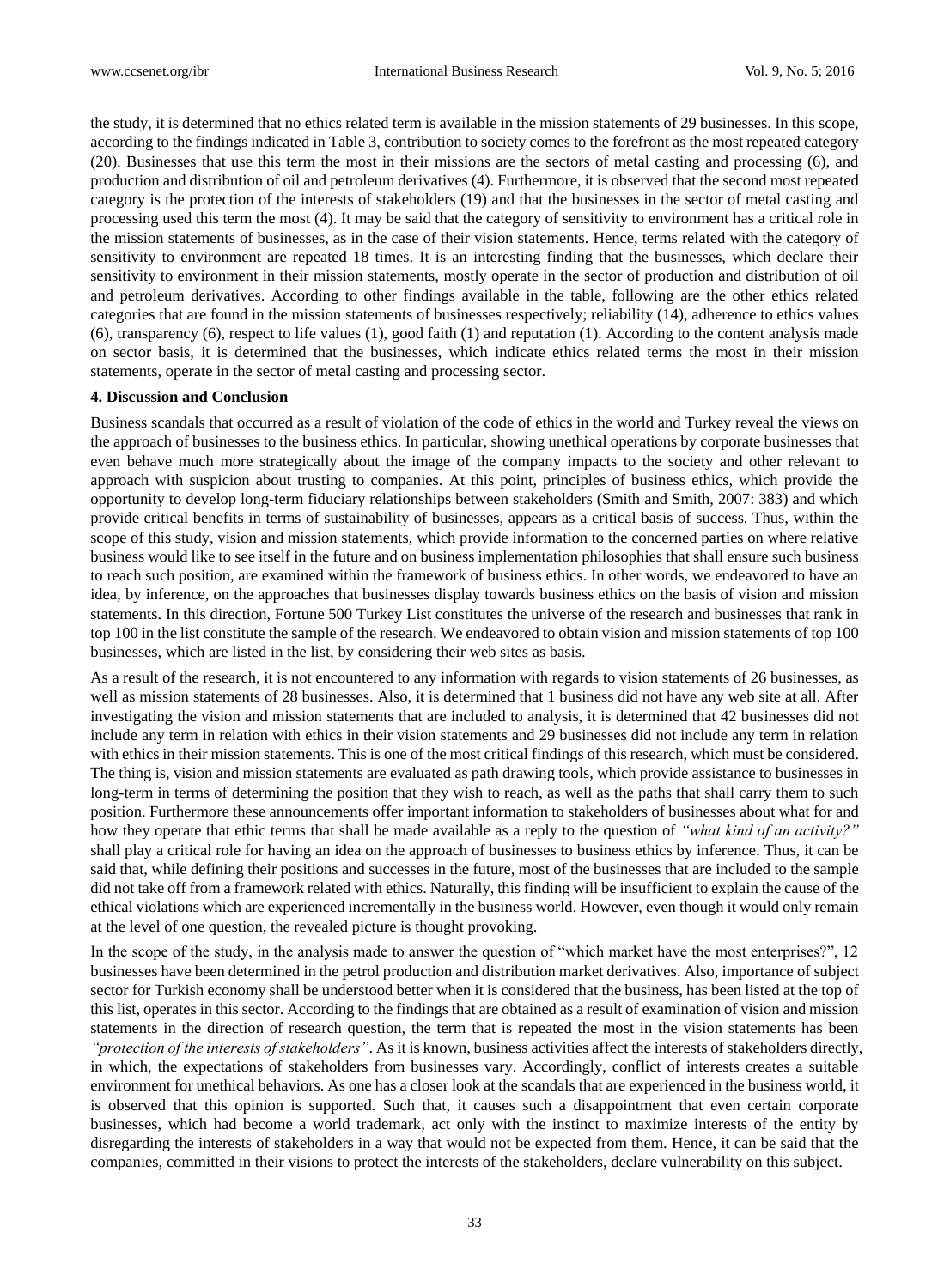According to another finding that is obtained in the research, *"contribution to society"* ranks in the first place as the term repeated the most in the mission statements, and ranks in the third place as the term repeated the most in the vision statements of businesses. Society is the most critical stakeholder of businesses, and it plays an indispensable role in the success and making sustainable image of business. Thus today, businesses continue to provide support to the countries at the point of increasing public welfare. This is because, it is known that businesses that undertake social responsibilities are recognized and preferred more by the society. Businesses may allocate critical budgets to social responsibility activities, which are referred to as contribution to society, in order to obtain advantage within this scope, although it is such a critical cost item in short-term. Within the scope of the research, it is determined that the second most repeated issue in both vision and mission statements of businesses is the terms that make reference to sensitivity to environment. As we assess the subject finding in terms of sectors, we observed that the issue that is emphasized the most in the vision and mission statements of the businesses, which operate in the sector of *"production and distribution of oil and petroleum derivatives"*  is the second most emphasized one. This result that is obtained from the research is not actually a surprise since, when we consider the issue in historical process, it is an inarguable fact that the businesses, which operate particularly in the sector of production and distribution of oil and petroleum derivatives, cause more severe environmental disasters (e.g. Amoco Cadiz, Exxon Valdez, BP Deepwater Horizon and Prestige oil spill etc.). Therefore, we may say that the unethical behaviors of the businesses, which operate particularly in this sector and similar sectors, have the potential to threaten directly the living spaces of both human beings and other living creatures. Hence, experienced environmental disasters seem to support this opinion. Therefore, it would be appropriate to emphasize that the businesses, which operate in this sector, endeavor to strengthen their images by announcing to the public that they are acting responsibly towards the issue of sensitivity to environment.

Finally, another finding that is obtained in the research is that the terms, which are related with ethics, such as *"reliability"*, *"transparency"*, *"good faith"* and *"reputation"* etc., are included to the vision and mission statements by limited number of businesses that constitute the subject of present research. Furthermore, it is worth noting that subject businesses emphasized the term of *"adherence to ethics values"* in their mission statements. In such a way that, businesses that emphasized this term in their mission statements promised to the concerned parties that they shall act in the direction of the principles of business ethics. When the findings that are obtained in the research are examined, implementation of the same research for future studies may be suggested by increasing the number of samples. Also, making interviews with the senior executives, who determine business strategies in the light of vision, mission and objectives, may be suggested and such researches may ensure opening different doors in this field.

#### **References**

- Abratt, R., Nel, D., & Higgs, N. S. (1992). An examination of the ethical beliefs of managers using selected scenarios in a cross-cultural environment. *Joumal of Business Ethics,* (11), 29-35. http://dx.doi.org/10.1007/BF00871989.
- Altunisik, R., Coskun, R., Bayraktaroglu, S., & Yıldırım, E. (2004). *Sosyal Bilimlerde Araştırma Yöntemleri SPSS Uygulamalı.* 3. Baskı, Sakarya Kitabevi, Sakarya.
- Bageac, D., Furrer, O., & Reynaud, E. (2011). Management students' attitudes toward business ethics: a comparison between France and Romania. *Journal of Business Ethics,* (98), 391-406. http://dx.doi.org/10.2307/41476140
- Barca, M. (2005). The evolution of strategic management thought: a story about emergence of a scientific discipline, *Journal of Management Research*, *5*(1), 7-38.
- Bennington, L. (2007). HR managers as ethics agents of the state, In, A. Pinnington, R. Macklin& T. Campbell, (Eds*.), Human Resource Management: Ethics and Employment*,(pp. 137-151*).*New York: Oxford University Press.
- Boyd, B. K., Haynes, K. T., Hitt, M. A., Bergh, D. D., & Ketchen, D. J. (2012). Contingency hypotheses in strategic management research: Use, disuse, or misuse?. *Journal of Management*, *38*(1), 278-313. http://dx.doi.org/10.1177/0149206311418662.
- Bute, M. (2001), Etik iklim, örgütsel güven ve bireysel performans arasindaki ilişki. *Atatürk Üniversitesi İktisadi ve İdari Bilimler Dergisi, 25*(1), 171-192.
- Cetin, S. (2009). Vision management, *Selcuk University The Journal of Institute Of Social Sciences,* (22), 95-102.
- Clegg, S., Kornberger, M., & Rhodes, C. (2007). Business ethics as practice. *British Journal of Management*, (18), 107– 122. http://dx.doi.org/10.1111/j.1467-8551.2006.00493.x.
- Creyer, E. H., & Ross, W. T. (1997). The influence of firm behavior on purchase intention: do consumers really care about business ethics?. *Journal of Consumer Marketing*, *14*(6), 421- 432. http://dx.doi.org/10.1108/07363769710185999.
- Egri, T., & Sunar, L. (2010).Studies on business ethics in Turkey: Current situation and tendencies, *Turkish Journal of Business Ethics, 3*(5), 41-67.
- Eisenbeiß, S. A., & Brodbeck, F. (2014). Ethical and unethical leadership: A cross-cultural and cross-sectoral analysis. *Journal of Business Ethics*, *122*(2), 343-359. http://dx.doi.org/10.1007/s10551-013-1740-0.